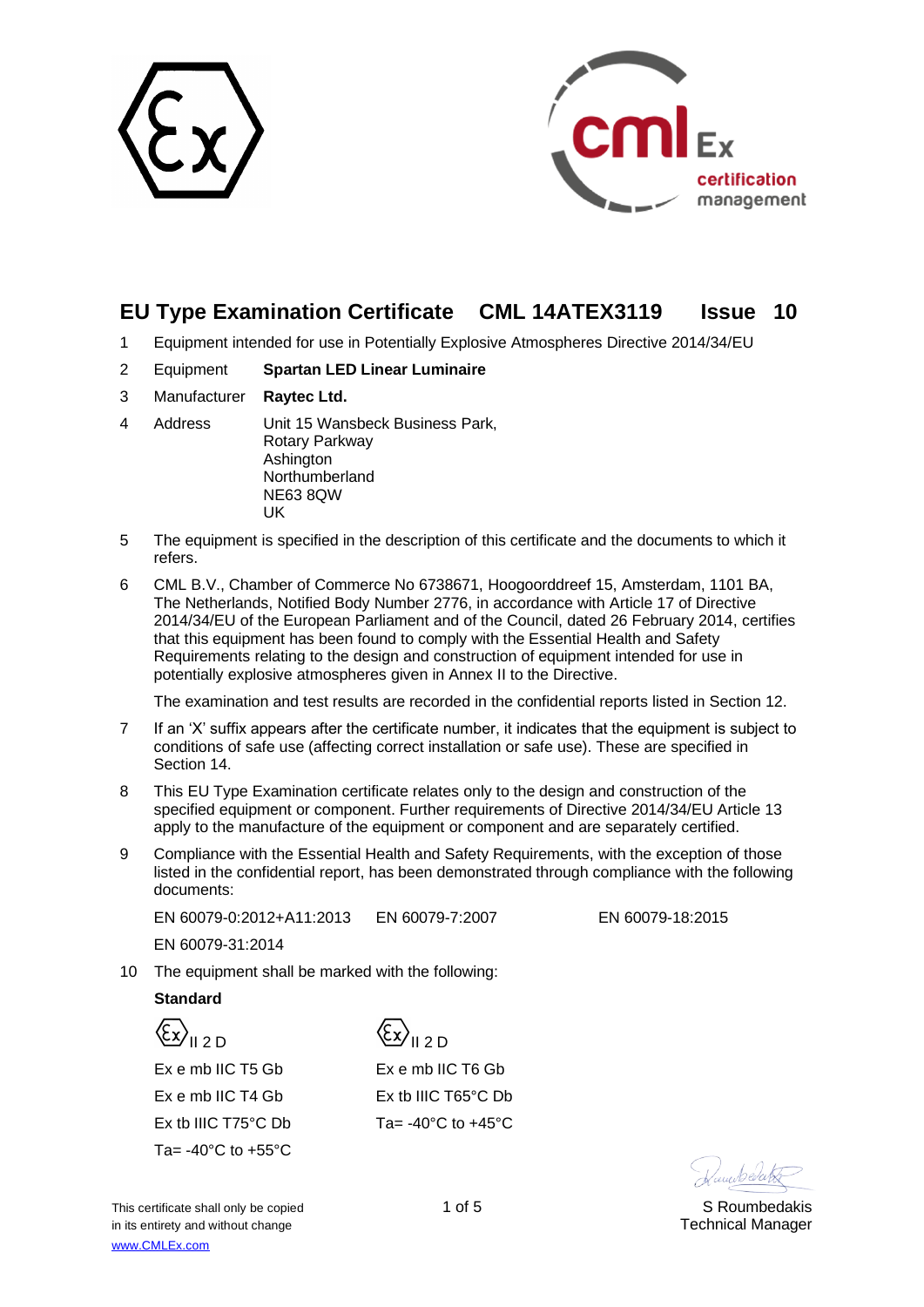



### **Emergency**

| $\langle \xi_{\text{X}} \rangle_{\text{II 2D}}$ | $\langle \xi_{\text{X}} \rangle_{\text{II 2D}}$ |
|-------------------------------------------------|-------------------------------------------------|
| Ex e mb IIC T5 Gb                               | Ex e mb IIC T5 Gb                               |
| Ex e mb IIC T4 Gb                               | Ex e mb IIC T4 Gb                               |
| Ex tb IIIC $T76^{\circ}$ C Db                   | Ex tb IIIC T76°C Db                             |
| Ta= $-20^{\circ}$ C to $+50^{\circ}$ C          | Ta= $-20^{\circ}$ C to $+50^{\circ}$ C          |

### **11 Description**

The Spartan LED Linear Luminaires are a range of LED luminaires. There are four luminaires sizes available varying in length WL84, WL84-1200, WL168 and WL168-1500. LV (Low Voltage) or HV (High Voltage) variants are available with the following ratings; The HV luminaires may also be supplied with a battery pack and inverter to enable operation in 'emergency' mode.

| <b>Power Supply Variant</b>     | <b>Ratings</b>                |
|---------------------------------|-------------------------------|
| <b>HV Standard</b>              | 110-280 VAC and 154 - 355 VDC |
| <b>HV Emergency</b>             | 110-280 VAC                   |
| LV Standard                     | 18-48 VAC                     |
| <b>HV Dual</b>                  | 110-280 VAC and 154 - 355 VDC |
| LV DC                           | 18-48 VAC and 18-68 VDC       |
| <b>HV Intelligent Emergency</b> | 110-280 VAC                   |

The Spartan LED linear Luminaire enclosure is made from extruded aluminium with a transparent polycarbonate lens. The aluminium enclosure has cast aluminium end sections fitted with cast aluminium covers.

The equipment utilises silicone sponge gaskets to seal the external lens and end covers to the main enclosure and maintain the IP65 rating. Samples of the luminaire have also been independently tested against the requirements of IEC 60529 Ed 2.1 and have passed IPX6 and IPX7.

The end sections house separately certified terminals and a maximum of two separately certified cable entries per end. The end covers house either the encapsulated power supply or the optional emergency mode battery. The covers are fixed to the end sections using two M6 bolts per cover. Alternatively, an option of fitting a blanking cover at one end to provide two cables entries at one end can be used on WL84 and WL84-1200 standard variants only.

The main section of the luminaire is fitted with an encapsulated light engine. This light engine is an extruded aluminium frame fitted with a PCB containing 84 surface mounted LED's.

These LED's are fitted with transparent polycarbonate lenses, each lens covering 12 LED's. The PCB; complete with fitted lenses, is encapsulated securing the lenses in place and coating the PCB up to the walls of the light engine.

The WL84 and WL84-1200 variants are fitted with one light engine and one external lens. The WL168 and WL168-1500 variants are fitted with two light engines and two external lenses.

The LED's are available in white, coloured or infra-red. The enclosure has fixing holes to the rear, the size, pitch and quantity can be customised to suit customer needs.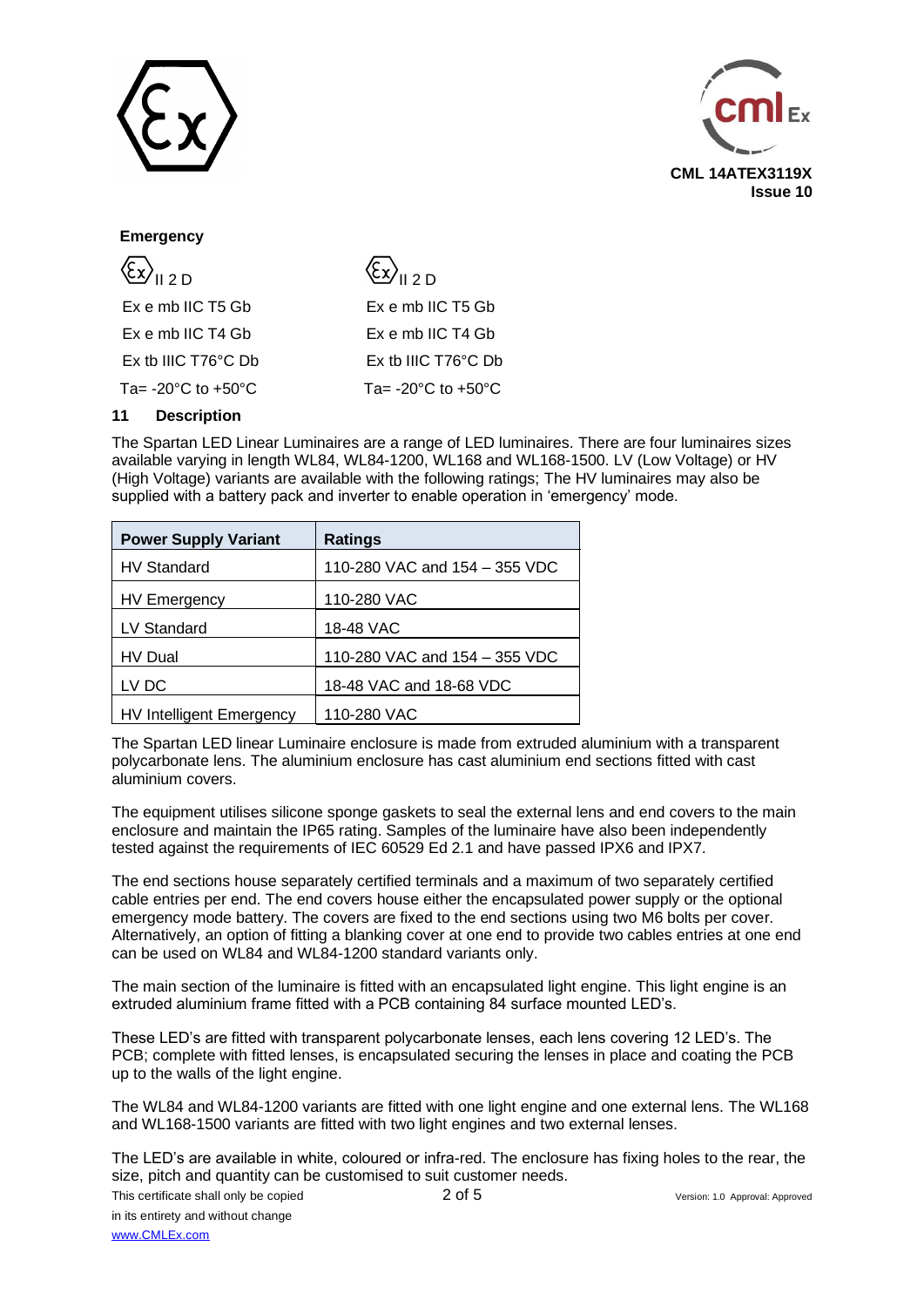



All enclosures offer internal and external earthing facilities.

An optional replaceable antistatic lens film is available across the range.

The equipment may be fitted with alternative labels, when fitted with these labels, the equipment is marketed under the name of 'Wadco Bosse LED' and carries the following alternative model names:

| Original model name | Alternative model name |
|---------------------|------------------------|
| WL84                | WBL34S                 |
| <b>WL168</b>        | WBL68S                 |
| WL84-EM             | WBL37SME               |
| WL168-EM            | WBL71SME               |

### **Variation 1**

The following modifications to the original assessment have been addressed:

- i. Standard variant only now offered at lower ambient of -40°C
- ii. New lower ambient amended on label drawing

### **Variation 2**

This variation introduces the following modification:

i. To permit the use of alternative terminal blocks

### **Variation 3**

This variation introduces the following modifications:

- i. Allow transparent antistatic film to be fitted the lens across the range.
- ii. Add a variant WL168-1500 standard & emergency
- iii. Add a variant W84-1200 standard & emergency
- iv. Allow end blanking cover to be fitted to WL84 standards and WL84-1200 standard.
- v. The product description was updated to reflect the changes made by this variation

### **Variation 4**

This variation introduces the following modifications:

- i. To allow WL168 and WL168-1500 mains powered (HV) standard variants to be fitted with an alternative dual channel power supply.
- ii. To update certificate to reference the 2014/34/EU Directive.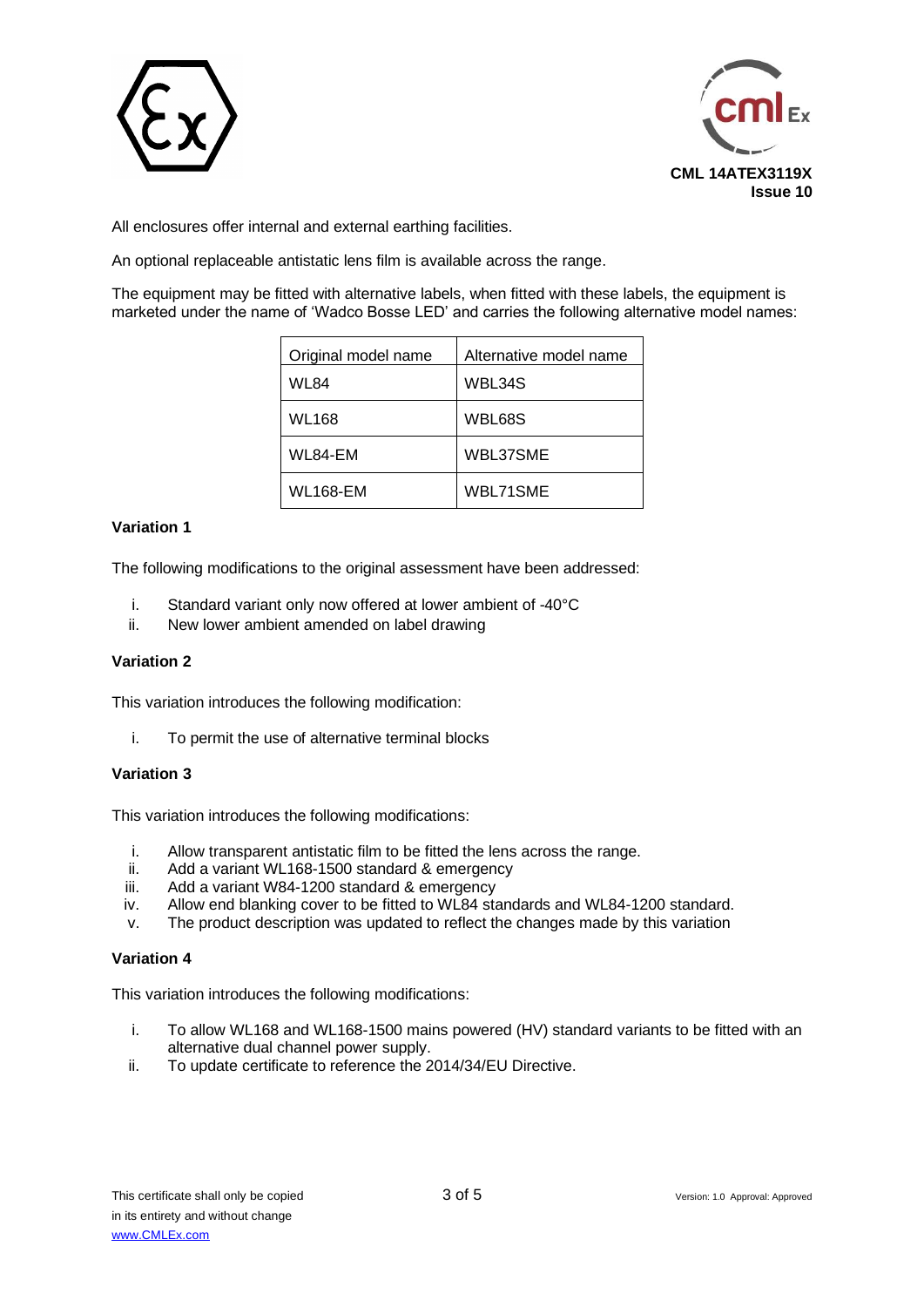



## **Variation 5**

This variation introduces the following modifications:

i. To increase the voltage range for the low voltage options. The product description was updated to reflect the changes made by this variation.

### **Variation 6**

This variation introduces the following modifications:

- i. To assess the product against EN 60079-28:2015.
- ii. To include Ex op is marking in line with EN 60079-28:2015.
- iii. To update EN 60079-18:2009 to EN 60079-18:2015.
- iv. To update the conditions of manufacture to reflect updated standards and clause numbers.
- v. Drawing 980-SD-0023 removed from controlled drawings.

### **Variation 7**

This variation introduces the following modifications:

- i. To allow an alternative label to be fitted, the equipment is marketed under the product range name 'Wadco Bosse LED'.
- ii. To allow the use of alternative model names

### **Variation 8**

This variation introduces the following modifications:

- i. Replace discrete logic components with microprocessor system.
- ii. Addition of 3 indication LEDS.

### **Variation 9**

This variation introduces the following modifications:

- i. To include a change of address
- ii. To include a minor change to the component values on the Dual PSU circuit
- iii. To include a DC option (HV Standard and Dual PSU)
- iv. Minor change to marking T4/T5
- v. The description, Conditions of Manufacture and marking have all been modified in accordance with te allowable options and the modifications above.

### **Variation 10**

This variation introduces the following modifications:

- i. To implement minor changes to the PSU electronic circuit that do not affect the types of protection.
- ii. To remove EN 60079-28:2015 / IEC 60079 28:2015 Ed. 2 from the scope and to amend the marking to remove "op is".
- iii. To transfer the CML UK ATEX Certificates to CML BV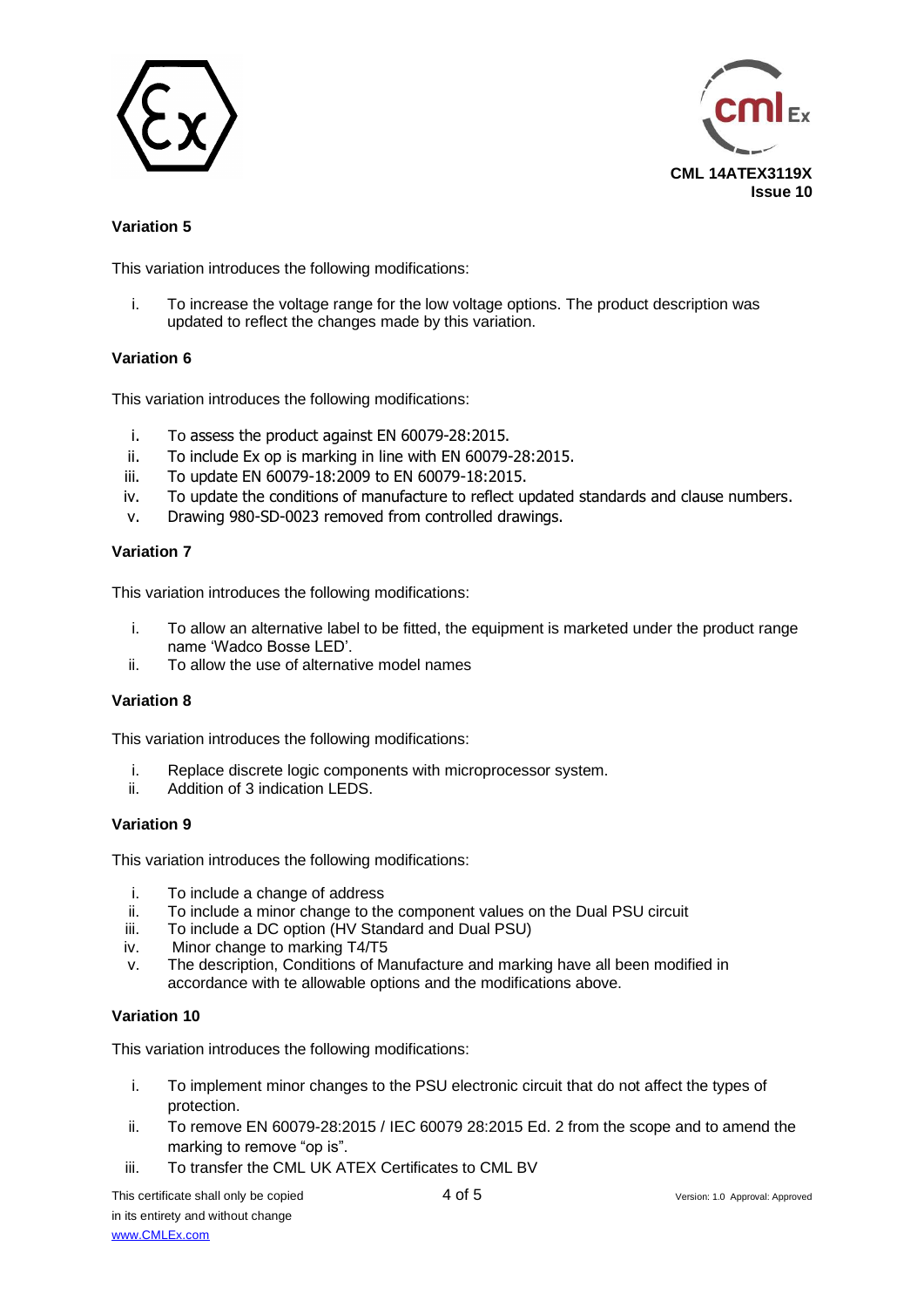



| <b>Issue</b> | <b>Date</b>  | <b>Associated report</b> | <b>Notes</b>                                 |
|--------------|--------------|--------------------------|----------------------------------------------|
| 0            | 25 Feb 2015  | R325A/00                 | Certificate release                          |
|              | 20 Mar 2015  | R325A/01                 | To recognise report R325A/01 which was       |
|              |              | R501A/00                 | amended. To include R501A/00 for Variation 1 |
| 2            | 15 May 2015  | R589A/00                 | The issue of variation 2                     |
| 3            | 04 Feb 2016  | R1022A/00                | The issue of variation 3                     |
| 4            | 23 Jun 2016  | R1203A/00                | The issue of variation 4                     |
| 5            | 13 July 2016 | R1424A/00                | The issue of variation 5                     |
| 6            | 03 Apr 2016  | R1869B/00                | The issue of variation 6                     |
| 7            | 22 Sep 2017  | R11340A/00               | The issue of variation 7                     |
| 8            | 04 Oct 2017  | R1870A/00                | The issue of variation 8                     |
| 9            | 05 Apr 2018  | R11641A/00               | The issue of variation 9                     |
| 10           | 03 Feb 2020  | R12972A/00               | The issue of variation 10                    |

## **12 Certificate history and evaluation reports**

Note: Drawings that describe the equipment or component are listed in the Annex.

### **13 Conditions of Manufacture**

The following conditions are required of the manufacturing process for compliance with the certification.

- 13.1 Where the product incorporates certified parts or safety critical components the manufacturer shall ensure that any changes to those parts or components do not affect the compliance of the certified product that is the subject of this certificate.
- 13.2 A dielectric strength test shall be carried out on all units manufactured in accordance with EN 60079-7:2007 clause 7.1 and EN 60079-18:2015, clause 9.2, depending on the power supply type and rating at the voltages and durations shown in the following table:

| Power Supply<br><b>Type/ Rating</b> | 110 to 280 Vac           |                                 | 154 to 355 Vdc        |
|-------------------------------------|--------------------------|---------------------------------|-----------------------|
| <b>HV</b>                           | 1560V AC for 1<br>minute | 1810 V for<br>100 <sub>ms</sub> | 2111 Vdc for 1 minute |
| Power Supply<br>Type/ Rating        | 18 to 48 Vac             |                                 | 28 to 68 Vac          |
| <b>LV</b>                           | 500 Vac for 1 minute     |                                 | 700 V for 1 minute    |

No breakdown shall occur. Tests shall be carried out between each circuit and earth

- 13.3 A visual inspection shall be carried out on the encapsulated parts to check for damage, in accordance with EN 60079-18:2015, clause 9.1.
- 13.4 Alternative nameplates marked with "op is" are also acceptable.

## **14 Specific Conditions for Safe Use (Conditions of Certification)**

None.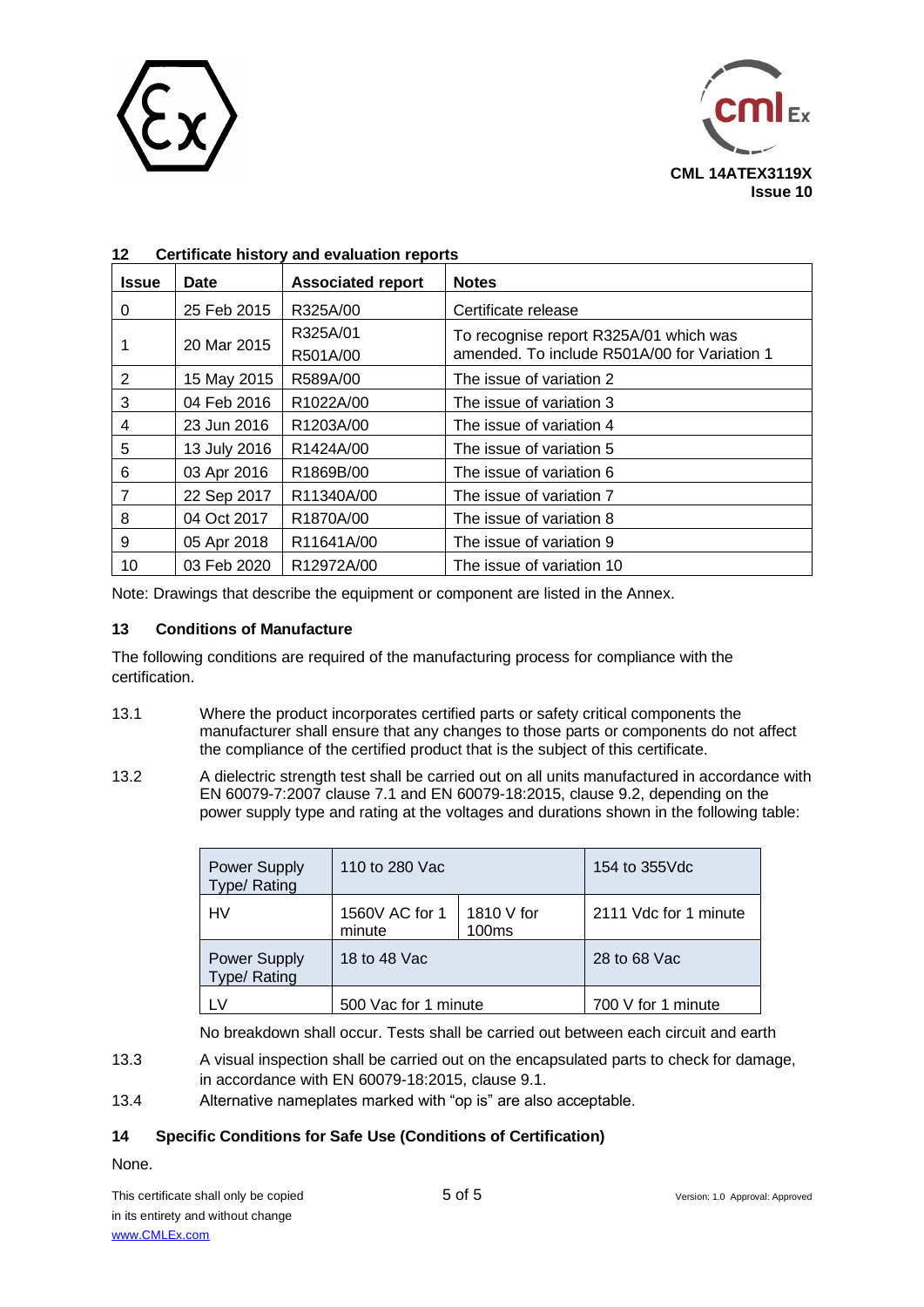| <b>Certificate Number</b> | <b>CML 14ATEX3119</b>        |
|---------------------------|------------------------------|
| <b>Equipment</b>          | Spartan LED Linear Luminaire |
| <b>Manufacturer</b>       | Raytec Ltd.                  |



The following documents describe the equipment or component defined in this certificate:

### **Issue 0**

| <b>Drawing No</b> | <b>Sheets</b> | Rev | <b>Approved</b><br>Date | <b>Title</b>                                          |
|-------------------|---------------|-----|-------------------------|-------------------------------------------------------|
| 920-SD-0007       | 1 to $3$      | A   | 25/02/2015              | Spartan Linear Assembly Drawing                       |
| 910-SD-0002       | 1 of 2        | B   | 25/02/2015              | HV & HV Emergency PSU Schematics                      |
| 910-SD-0003       | 1 to $5$      | A   | 25/02/2015              | HV PSU Fault Assy                                     |
| 910-SD-0004       | 1 of 5        | B   | 25/02/2015              | HV Emergency PSU Fault Assy                           |
| 910-SD-0004       | $2$ of 5      | A   | 25/02/2015              | HV Emergency PSU Fault Assy                           |
| 910-SD-0004       | 3 of 5        | B   | 25/02/2015              | HV Emergency PSU Fault Assy                           |
| 910-SD-0004       | 4 of 5        | A   | 25/02/2015              | HV Emergency PSU Fault Assy                           |
| 910-SD-0004       | $5$ of $5$    | B   | 25/02/2015              | HV Emergency PSU Fault Assy                           |
| 910-SD-0005       | 1 of $2$      | A   | 25/02/2015              | HV & Emergency PSU Component<br><b>Tolerance List</b> |
| 910-SD-0005       | $2$ of $2$    | B   | 25/02/2015              | HV & Emergency PSU Component<br><b>Tolerance List</b> |
| 910-SD-0009       | 1 of 1        | A   | 25/02/2015              | LV PSU Schematics                                     |
| 910-SD-0010       | 1 to $5$      | A   | 25/02/2015              | LV PSU Fault Assy                                     |
| 910-SD-0011       | 1 of 1        | A   | 25/02/2015              | LV PSU Component Tolerance List                       |
| 910-SD-0001       | 2 of 4        | С   | 25/02/2015              | Spartan SPX FL assy Dwg                               |

## **Issue 1**

| <b>Drawing No</b> | <b>Sheets</b> | Rev | Approved<br>Date | <b>Title</b>                    |
|-------------------|---------------|-----|------------------|---------------------------------|
| 920-SD-0007       | 1 of $3$      | в   | 20/03/2015       | Spartan Linear Assembly Drawing |
| 920-SD-0007       | $2$ of $3$    | B   | 20/03/2015       | Spartan Linear Assembly Drawing |

| <b>Drawing No</b> | <b>Sheets</b> | Rev | Approved<br><b>Date</b> | Title                                                                              |
|-------------------|---------------|-----|-------------------------|------------------------------------------------------------------------------------|
| 910-SD-0012       | 1 of 1        |     | 15/05/2015              | Alternative Mains Terminal Block for<br>Spartan Product Range of LED<br>Luminaires |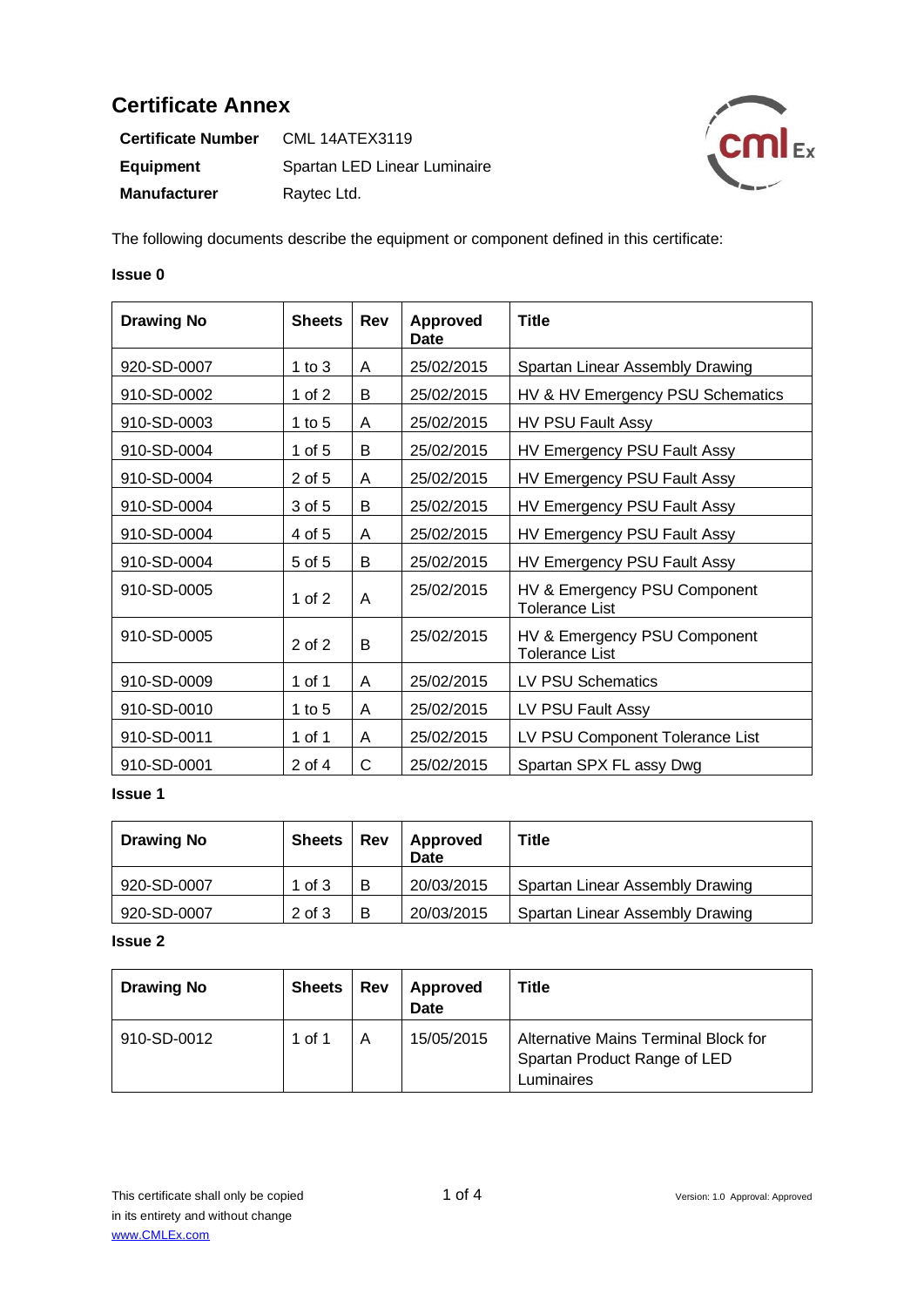| <b>Certificate Number</b> | <b>CML 14ATEX3119</b>        |
|---------------------------|------------------------------|
| Equipment                 | Spartan LED Linear Luminaire |
| <b>Manufacturer</b>       | Raytec Ltd.                  |



## **Issue 3**

| <b>Drawing No</b> | <b>Sheets</b> | Rev | <b>Approved</b><br><b>Date</b> | <b>Title</b>                    |
|-------------------|---------------|-----|--------------------------------|---------------------------------|
| 920-SD-0007       | 1 of 4        | C   | 04/02/2016                     | Spartan Linear Assembly Drawing |
| 920-SD-0007       | $2$ of 4      | C   | 04/02/2016                     | Spartan Linear Assembly Drawing |
| 920-SD-0007       | 3 of 4        | в   | 04/02/2016                     | Spartan Linear Assembly Drawing |
| 920-SD-0007       | 4 of 4        | A   | 04/02/2016                     | Spartan Linear Assembly Drawing |

## **Issue 4**

| <b>Drawing No</b> | <b>Sheets</b> | Rev | <b>Approved</b><br>Date | <b>Title</b>                                 |
|-------------------|---------------|-----|-------------------------|----------------------------------------------|
| 920-SD-0007       | $2$ of $4$    | D   | 23/06/2016              | Spartan LED Linear Ex m assembly<br>drawing  |
| 920-SD-0007       | 4 of 4        | B   | 23/06/2016              | Spartan LED Linear Ex m assembly<br>drawing  |
| 920-SD-0026       | 1 to 4        | A   | 23/06/2016              | Dual PSU Circuit diagram                     |
| 920-SD-0027       | 1 of 1        | A   | 23/06/2016              | <b>Spartan Dual Certification Parts List</b> |
| 920-SD-0028       | 1 to $5$      | A   | 23/06/2016              | Dual PSU FMEA                                |
| 980-SD-0023       | 1 of 1        | B   | 23/06/2016              | Spartan LED Linear Zone 2                    |

| <b>Drawing No</b> | <b>Sheets</b> | <b>Rev</b> | Approved<br>Date | <b>Title</b>                              |
|-------------------|---------------|------------|------------------|-------------------------------------------|
| 920-SD-0007       | 2 of 4        | D          | 13/07/2016       | Spartan Linear Assembly Drawing           |
| 920-SD-0030       | 1 to $2$      | Α          | 13/07/2016       | 18-48 AC/18-68V DC PSU Circuit<br>diagram |
| 920-SD-0031       | 1 of 1        | A          | 13/07/2016       | Component Tolerance LV Power Supply       |
| 920-SD-0032       | 1 to 4        | Α          | 13/07/2016       | LV PSU Parts List/FMEA                    |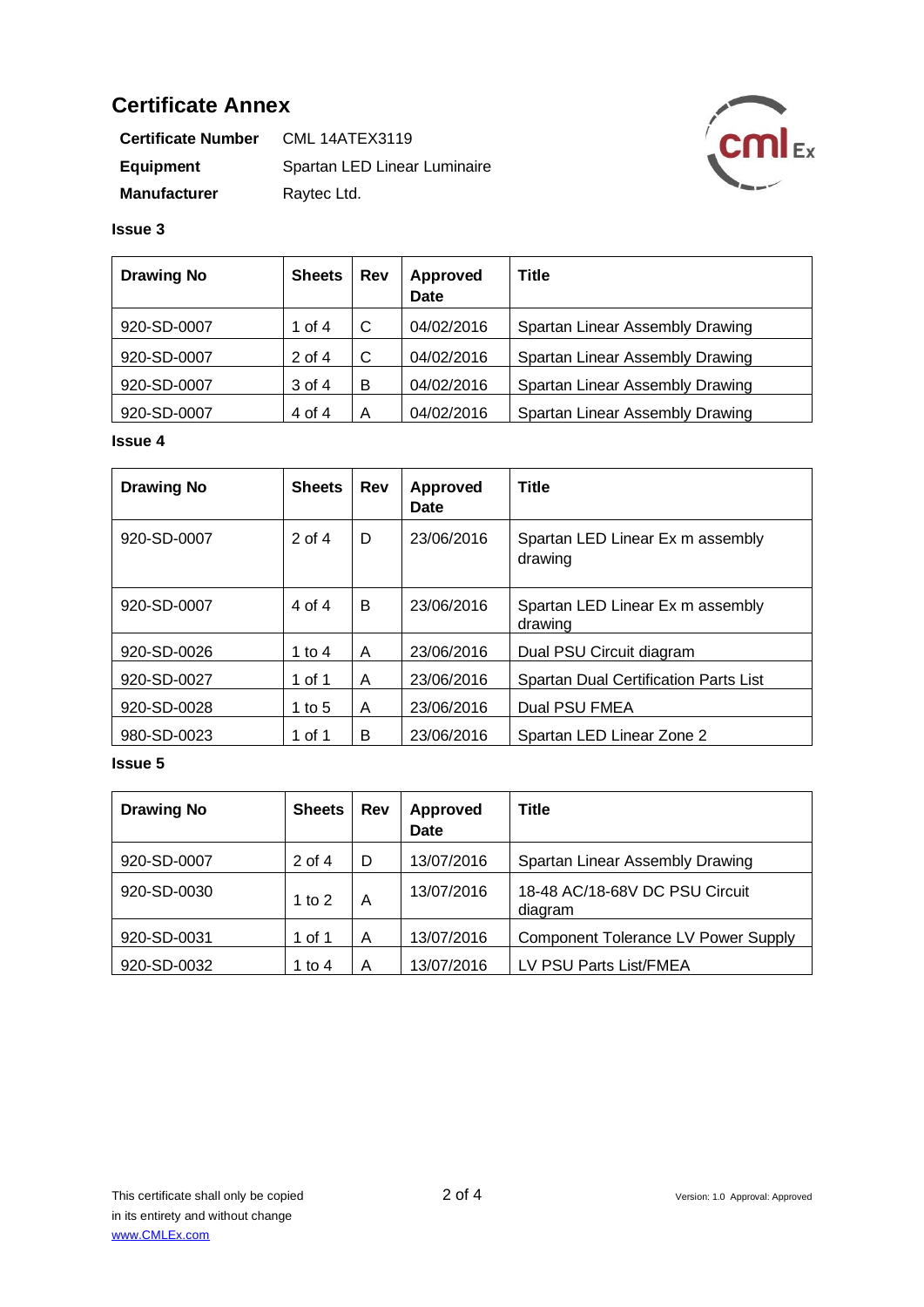| <b>Certificate Number</b> | <b>CML 14ATEX3119</b>        |  |  |
|---------------------------|------------------------------|--|--|
| Equipment                 | Spartan LED Linear Luminaire |  |  |
| <b>Manufacturer</b>       | Raytec Ltd.                  |  |  |



#### **Issue 6**

| <b>Drawing No</b> | <b>Sheets</b> | <b>Rev</b> | Approved<br><b>Date</b> | <b>Title</b>         |
|-------------------|---------------|------------|-------------------------|----------------------|
| 920-SD-0007       | 1 of 4        |            | 03/04/2017              | Spartan Linear Ex em |
| 920-SD-0007       | 2 of 4        | E          | 03/04/2017              | Spartan Linear Ex em |

## **Issue 7**

| <b>Drawing No</b> | Sheets | Rev | Approved<br>Date | Title                          |
|-------------------|--------|-----|------------------|--------------------------------|
| 920-SD-00034      | 1 of 1 |     | 22/09/2017       | <b>WADCO LINEAR</b>            |
|                   |        |     |                  | <b>CERTIFICATION NAMEPLATE</b> |

## **Issue 8**

| <b>Drawing No</b> | <b>Sheets</b> | Rev | Approved<br>date | <b>Title</b>                                                           |
|-------------------|---------------|-----|------------------|------------------------------------------------------------------------|
| 910-SD-0047       | 1 of 1        | A   | 04/10/2017       | SPARTAN INTELLIGENT EMERGENCY<br>PCB SCHEMATIC.                        |
| 910-SD-0048       | 1 of 1        | A   | 04/10/2017       | <b>PARTS LIST SPARTAN INTELLIGENT</b><br><b>EMERGENCY POWER SUPPLY</b> |
| 910-SD-0049       | 1 to $8$      | Α   | 04/10/2017       | <b>FMEA SPARTAN INTELLIGENT</b><br><b>EMERGENCY POWER SUPPLY</b>       |

| <b>Drawing No</b> | <b>Sheets</b> | Rev | Approved<br>date | <b>Title</b>                            |
|-------------------|---------------|-----|------------------|-----------------------------------------|
| 920-SD-0007       | 1 of 4        |     | 05/04/2018       | Spartan LED Linear- Ex em               |
| 920-SD-0007       | $2$ of 4      | A   | 05/04/2018       | Spartan LED Linear- Ex em               |
| 920-SD-0027       | 1 of 1        | B   | 05/04/2018       | Spartan Dual Certification Parts List   |
|                   |               |     |                  | <b>Component Tolerance Standard PCB</b> |